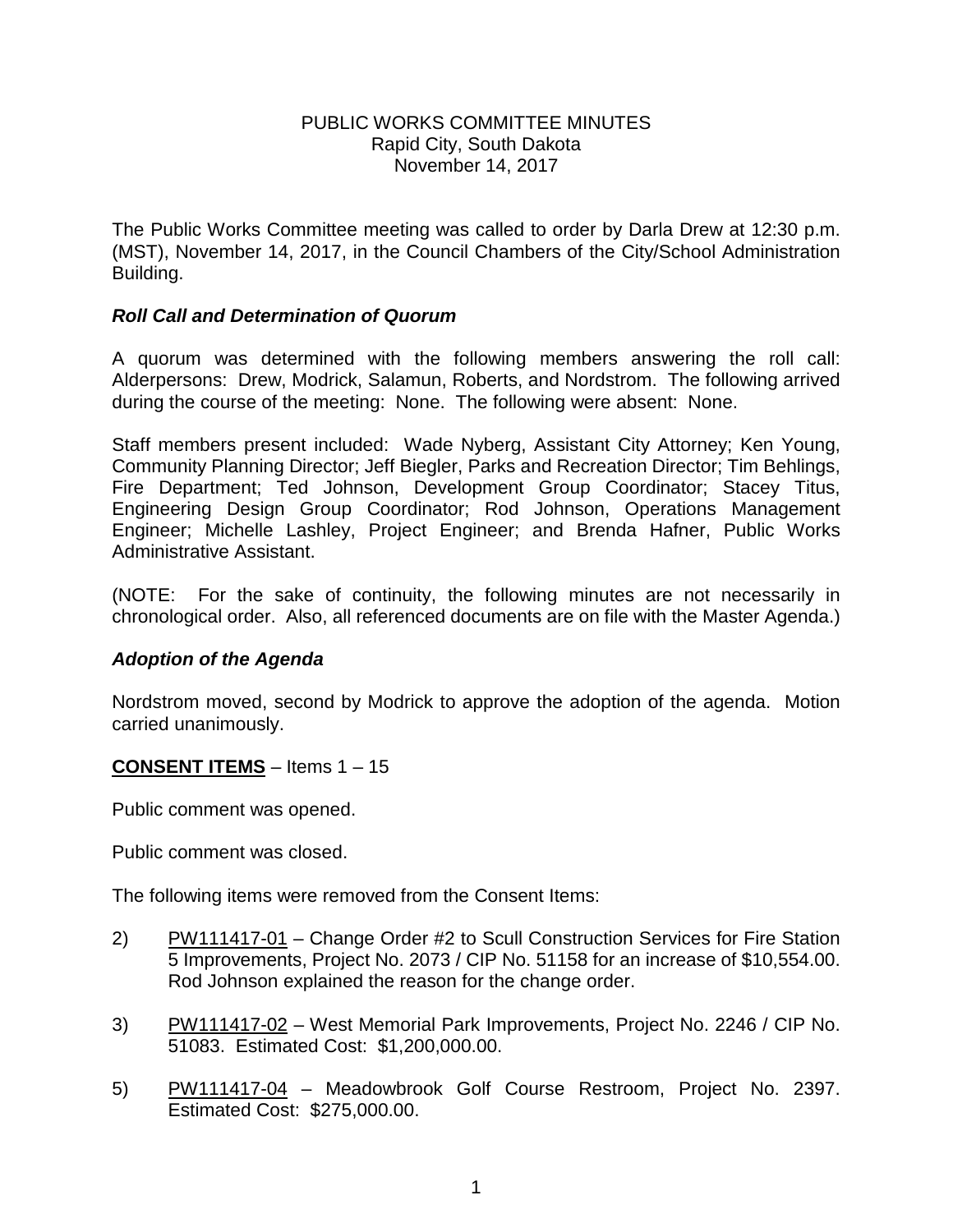- 8) PW111417-07 Agreement between the City of Rapid City and ZCO, Inc. regarding the Transfer of a Drainage Lot in Marlin Drive Commercial Park and to Accept the Deed.
- 12) PW111417-11 Approve Request from Jesse Ham for a Variance to Waive the Requirement to Install Sidewalk per City Ordinance 12.08.060 along Panorama Circle for the property located at 1357 Panorama Circle.
- 13) PW111417-12 Approve Request from Hewey Clemmons for Variance to Waive the Requirements to Install Sidewalk per City Ordinance 16.16.050 along Reservoir Road, Green Valley Drive and Greenfield Drive adjacent to proposed Lots C, D, E, F and G, Clemmons Subdivision.

Nordstrom moved, second by Salamun to approve Items 1 – 15 as they appear on the Consent Items with the exception of Items 2, 3, 5, 8, 12, and 13. Motion carried unanimously.

### **APPROVE MINUTES**

1) Approve minutes of October 31, 2017.

## **ITEMS FROM THE PUBLIC WORKS DEPARTMENT**

# **AUTHORIZE STAFF TO ADVERTISE FOR BIDS**

- 4) PW111417-03 Pavement Rehabilitation Project East Saint Joseph Street Overlay, Project No. 17-2363 / CIP No. 51161. Estimated Cost: \$400,000.00
- 6) PW111417-05 Authorize staff to advertise for bids for Well #8 Pump Replacement – 2018, Project No. 17-2421, CIP No. 51188. Estimated Cost: \$80,000.00.

### **AUTHORIZE MAYOR AND FINANCE OFFICER TO SIGN**

- 7) PW111417-06 Agreement between the City of Rapid City and Calvary Baptist Church, Inc. for the Construction of Public Sanitary Sewer Main.
- 9) PW111417-08 Agreement between the City of Rapid City and FMG Engineering, Inc. for Disk Drive and Haines Avenue Intersection, Project No. 16-2347 / CIP No. 51121 in the amount of \$149.393.00.
- 10) PW111417-09 Agreement between the City of Rapid City and Black & Veatch Corporation for Master Planning Professional Services for the Wastewater Utility System Master Plan Update / Model Recalibration, Project No. 14-2192 / CIP No. 50819 in the amount of \$1,386,212.00.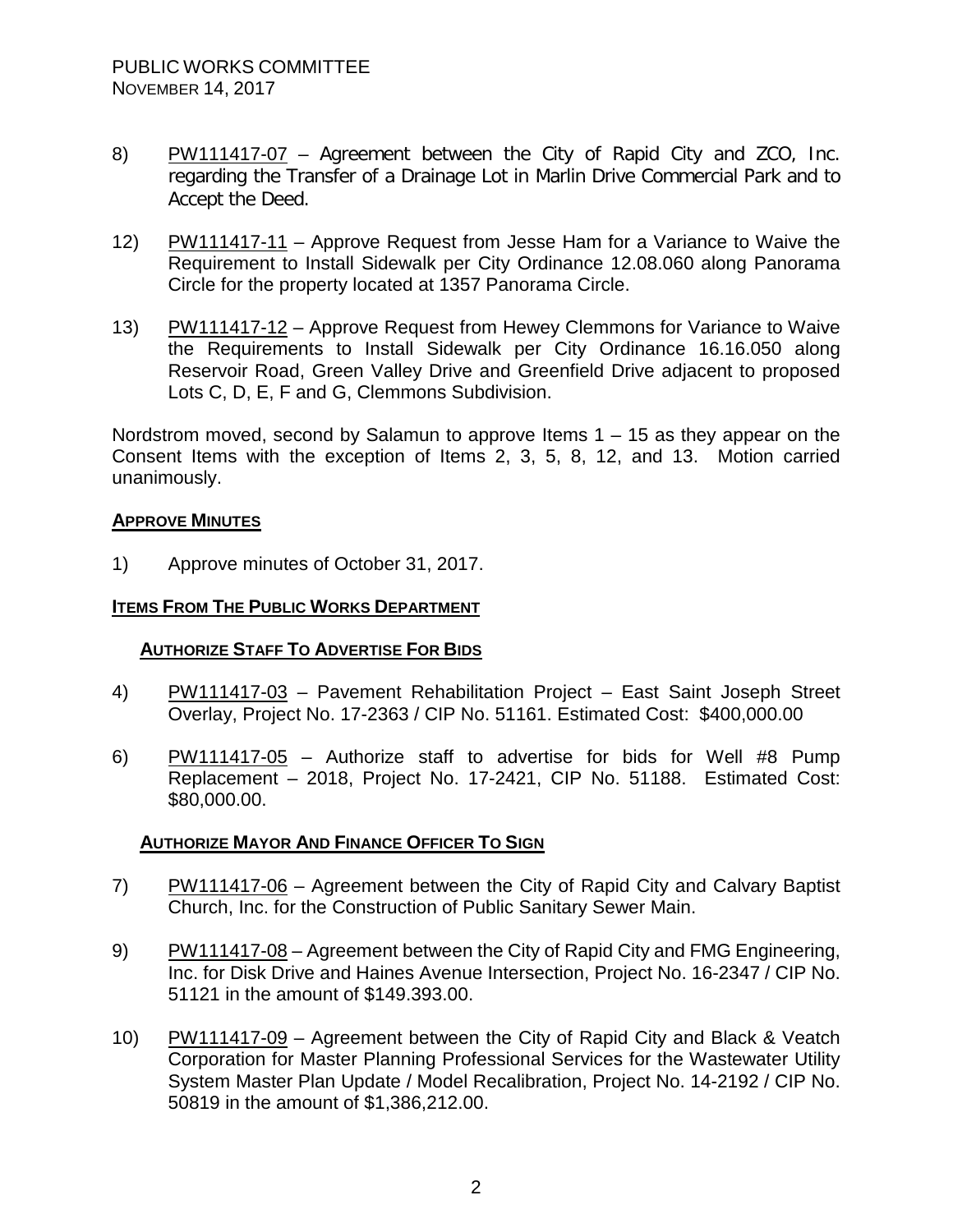11) PW111417-10 – Permanent Utility Easement to Black Hills Power, Inc.

## **STREET DIVISION**

14) PW111417-13 - Authorize Staff to Purchase One (1) Dodge 1500 RAM Pickup from State Contract #17149.

### **COMMUNITY PLANNING AND DEVELOPMENT SERVICES DEPARTMENT**

15) 17TP034 – Authorize staff to advertise an East Rapid City Traffic and Corridor Analysis Study Request for Proposals to perform transportation planning services.

### END OF CONSENT ITEMS

# **ITEMS FROM THE PUBLIC WORKS DEPARTMENT**

#### **APPROVE CHANGE ORDER**

2) PW111417-01 – Modrick moved, second by Nordstrom to Approve Change Order #2 to Scull Construction Services for Fire Station 5 Improvements, Project No. 2073 / CIP No. 51158 for an increase of \$10,554.00. Rod Johnson explained the reasons for this change order. Motion carried unanimously. *On consent calendar*

### **AUTHORIZE STAFF TO ADVERTISE FOR BIDS**

- 3) PW111417-02 Modrick moved, second by Salamun to Authorize Staff to Advertise for Bids for West Memorial Park Improvements, Project No. 2246 / CIP No. 51083. Estimated Cost: \$1,200,000.00. Rod Johnson explained the funding and what was going to happen with this project. There was discussion on the project. Motion carried unanimously. *On consent calendar*
- 5) PW111417-04 Nordstrom moved, second by Modrick to Authorize Staff to Advertise for Bids for Meadowbrook Golf Course Restroom, Project No. 2397. Estimated Cost: \$275,000.00. Jeff Biegler and Rod Johnson explained the need for this project. There was discussion on the project. Motion carried unanimously. *On consent calendar*

### **AUTHORIZE MAYOR AND FINANCE OFFICER TO SIGN**

8) PW111417-07 – Nordstrom moved, second by Salamun to Authorize Mayor and Finance Officer to Sign an Agreement between the City of Rapid City and ZCO, Inc. regarding the Transfer of a Drainage Lot in Marlin Drive Commercial Park and to Accept the Deed. Ted Johnson explained the reason for accepting ownership of this detention facility. Motion carried unanimously. *On consent calendar*